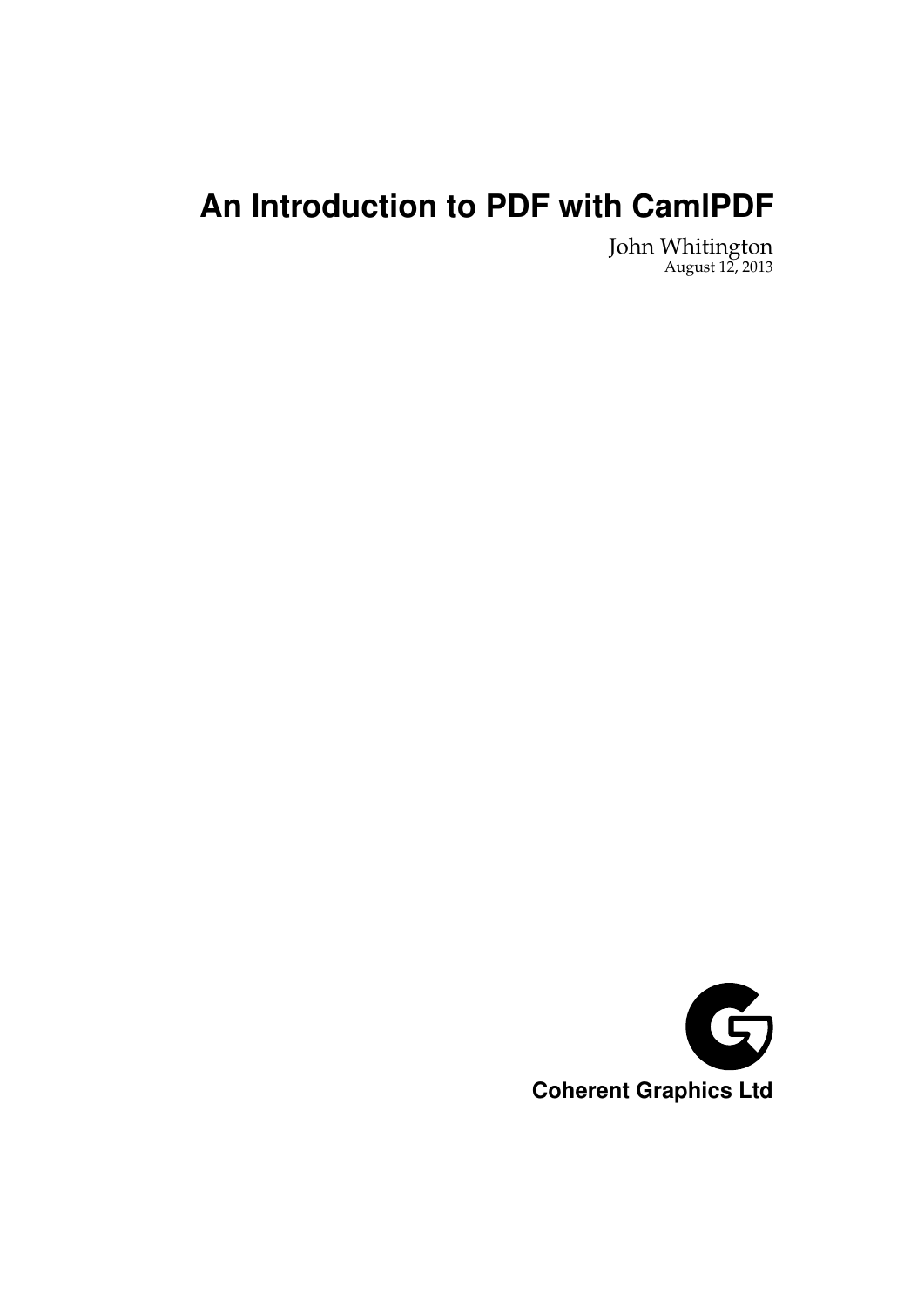For bug reports, feature requests and comments, email contact@coherentgraphics.co.uk

©2010-2013 Coherent Graphics Limited. All rights reserved.

Adobe, Acrobat, Adobe PDF, Adobe Reader and PostScript are registered trademarks of Adobe Systems Incorporated.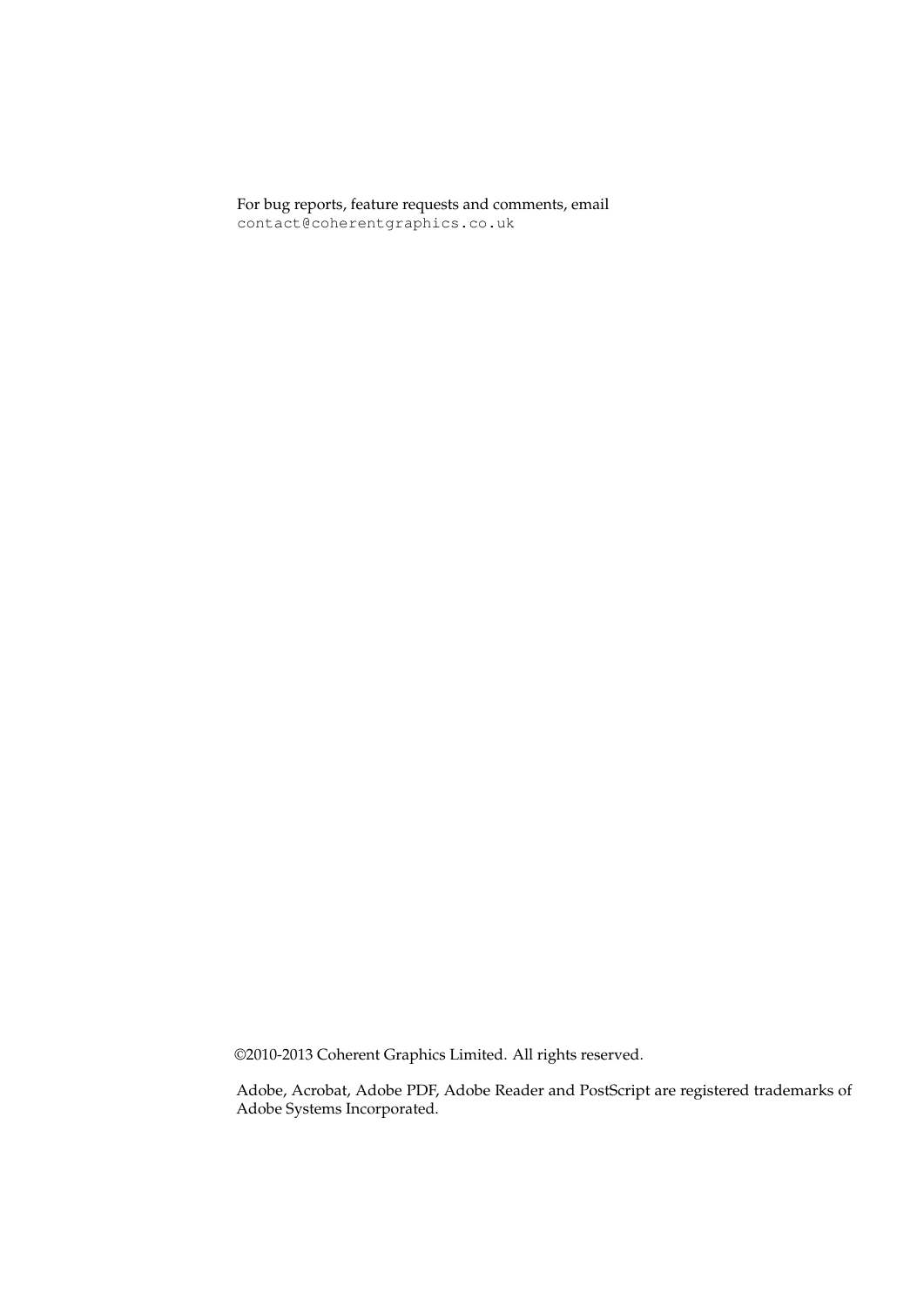#### **A First Program**

You will require  $\circ$ camlfind to be installed on your system. It comes with any modern installation of OCaml.

To build CamlPDF, navigate to the source directory and type

make

You can then install CamlPDF:

make install

As an alternative, you may use the OPAM package manager, if you have it installed:

opam install camlpdf

To build the examples, navigate to the examples folder and type

make

Now run a simple example to build the file hello.pdf

./pdfhello

Now we can enter the top level:

```
ocaml
       Objective Caml
# #use "topfind";;
- : unit = ()
Findlib has been successfully loaded. Additional directives:
 #require "package";; to load a package
 #list;; to list the available packages
 #camlp4o;; to load camlp4 (standard syntax)
  #camlp4r;; to load camlp4 (revised syntax)
  #predicates "p,q, ...";; to set these predicates
 Topfind.reset();; to force that packages will be
reloaded
 #thread;; to enable threads
- : unit = ()
# #require "camlpdf";;
/Users/john/.opam/4.00.1/lib/ocaml/unix.cma: loaded
```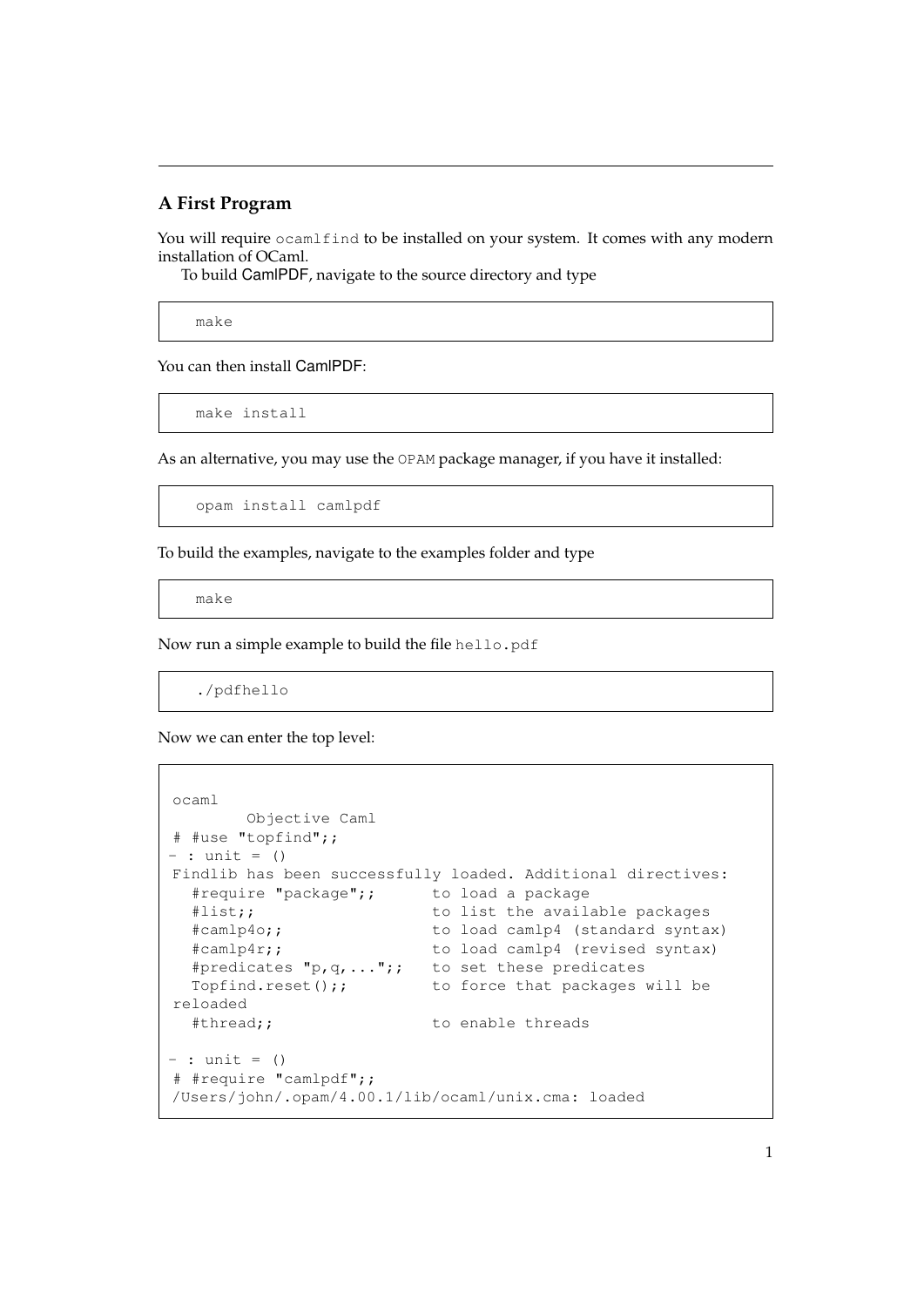```
/Users/john/.opam/4.00.1/lib/ocaml/bigarray.cma: loaded
/Users/john/.opam/4.00.1/lib/camlpdf: added to search path
/Users/john/.opam/4.00.1/lib/camlpdf/camlpdf.cma: loaded
#
```
The Pdfread module allows us to load PDF files into memory. The raw PDF data is parsed into a structured OCaml value of type Pdf.pdfdoc:

```
# let pdf = Pdfread.pdf_of_file None None "hello.pdf";;
val pdf : Pdf.t ={Pdf.major = 1; Pdf.minor = 1; Pdf.root = 2;
   Pdf.objects =
    {Pdf.maxobjnum = 4; Pdf.parse = Some \langlefun>;
     Pdf.pdfobjects = <abstr>;
     Pdf.object_stream_ids = <abstr>};
   Pdf.trailerdict =
    Pdf.Dictionary
     [("/Root", Pdf.Indirect 2);
      ("/ID",
       Pdf.Array
        [Pdf.String "?W???`??w\r?\001??";
         Pdf.String "?W???`??w\r?\001??"]);
      ("/Size", Pdf.Integer 4)]}
```
Looking at the parts of the Pdf.t record type:

- Pdf.major and Pdf.minor the parts of the PDF version number. Here, PDF Version 1.1
- Pdf.root the object number of the 'root object' of the PDF (A PDF is a directed graph of objects, indexed by number)
- Pdf.objects the PDF objects
- Pdf.trailerdict the trailer dictionary. This is a distinguished PDF object containing a number of commonly used per-file items. Pdf.trailerdict has type Pdf.pdfobject, which represents all possible PDF data.

#### **Diversion: A Look at hello.pdf**

Here is the contents of the file hello.pdf, as you might see it in a text editor, annotated with some explanatory comments.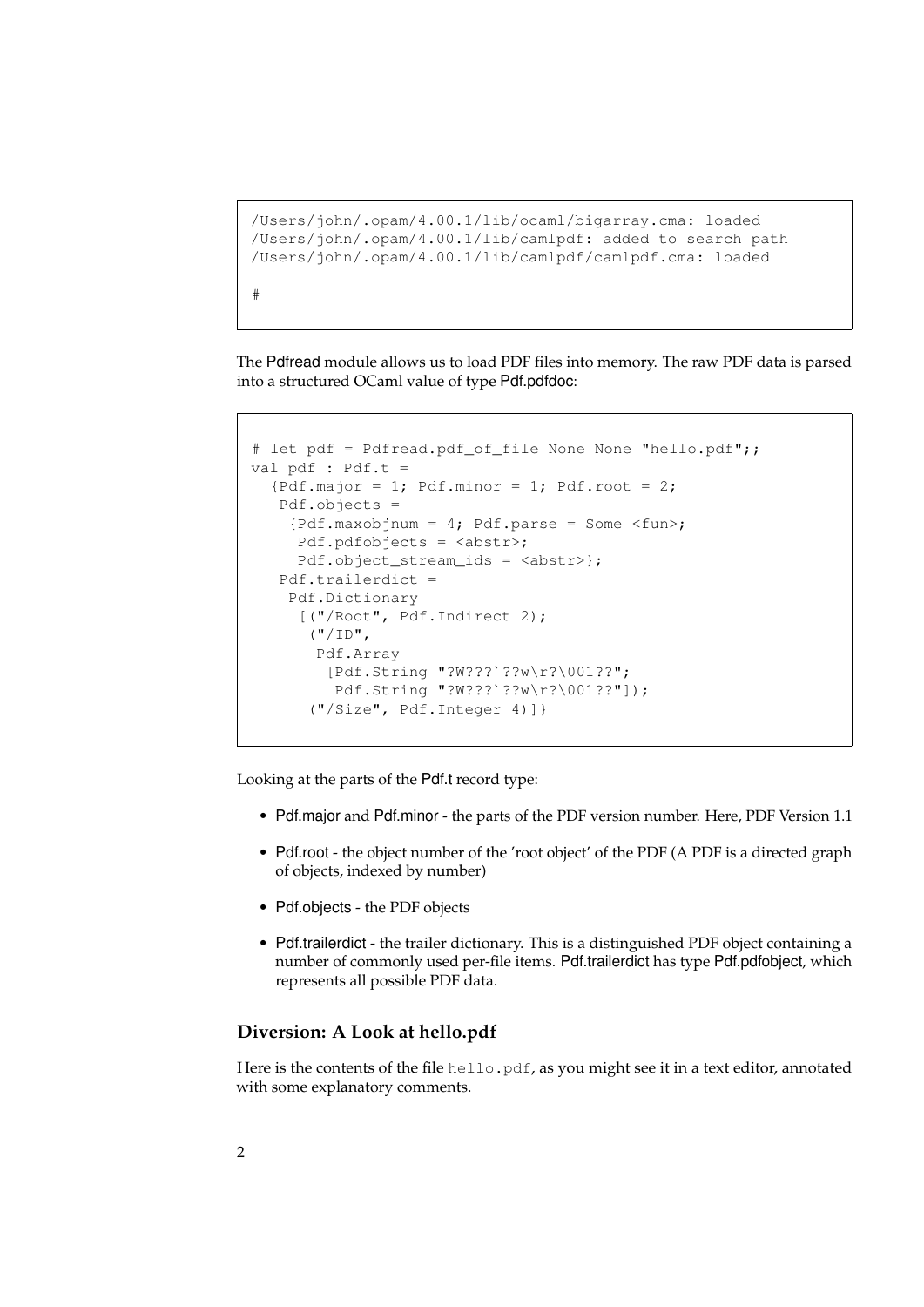```
%PDF-1.1 Header
%%$ˆ@
1 0 obj Object 1. . .
<< /Type /Pages /Kids [ 3 0 R ] /Count 1 >> . . . which is the catalogue of pages
endobj
2 0 obj This object is a stream, which is a dictionary plus some binary data
<< /Length 102 >>
stream Usually compressed, but plain here for ease of reading
1.000000 0.000000 0.000000 1.000000 50.000000 770.000000 cm
BT /F0 36.000000 Tf (Hello, World!) Tj ET The page content, a bit like PostScript
endstream
endobj
3 0 obj The page object,
<< /Type /Page
   /Parent 1 0 R The syntax "1 0 R" means a reference to Object 1
   /Resources
       << /Font The font dictionary
              << /F0
                << /Type /Font /Subtype /Type1 /BaseFont /Times-Italic >>
              \rightarrow >> \rightarrow/MediaBox [ 0.000000 0.000000 595.275591 841.889764 ] The page dimensions
   /Rotate 0
   /Contents [ 2 0 R ] >> Reference to contents in object 2
endobj
4 0 obj
<< /Type /Catalog /Pages 1 0 R >> The root object
endobj
xref The cross-reference table, listing the byte offsets of each object for random access.
0 5
0000000000 65535 f
0000000015 00000 n
0000000074 00000 n
0000000227 00000 n
0000000449 00000 n
trailer The trailer dictionary
<< /Size 5 /Root 4 0 R /ID [ (:.]ZŁzE) (:.?ZŁzE) ] >>
startxref
498 The trailer
%%EOF
```
## **Saving the Document**

The Pdf.t data type is a record of mutable values. Let's change the PDF Version number and write the file.

```
# pdf.Pdf.minor <- 2;;
- : unit = ()
# Pdfwrite.pdf_to_file pdf "hello2.pdf";;
```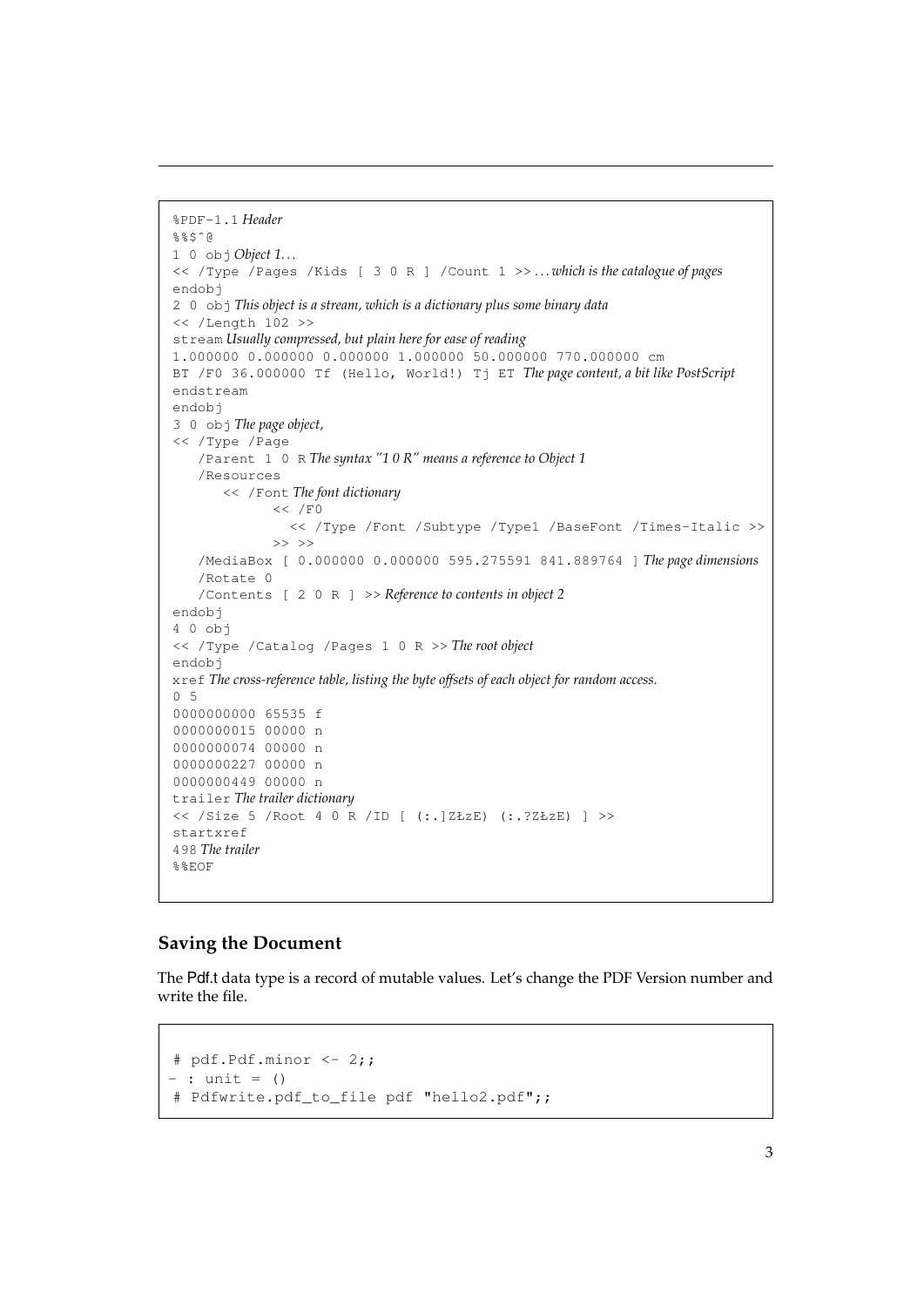```
- : unit = ()
```
## **Next Steps**

The objects in a PDF document are of type Pdf.pdfobject:

```
type stream = Stream data. Either in memory or still in the file
 | Got of Utility.bytestream
  | ToGet of Pdfio.input * int * int input, offset, length
type pdfobject =
  | Null
  | Boolean of bool
  | Integer of int
  | Real of float
  | String of string
  | Name of string
  | Array of pdfobject list
  | Dictionary of (string * pdfobject) list
  | Stream of (pdfobject * stream) ref Stream data (see above)
  | Indirect of int A reference to another object
```
For instance the PDF object in the file:

```
3 0 obj
<< /Type /Page
   /Parent 1 0 R
   /MediaBox [ 0.000000 0.000000 595.275591 841.889764 ]
   /Rotate 0
   /Contents [ 2 0 R ]
\rightarrowend
```
is represented as object number 3 with the Pdf.t instance:

```
Dictionary
 ["/Type", Name "/Page";
   "/Parent", Indirect 1;
  "/MediaBox",
     Array [Real 0.; Real 0.; Real 595.275591; Real 841.889764];
   "/Rotate", Integer 0;
```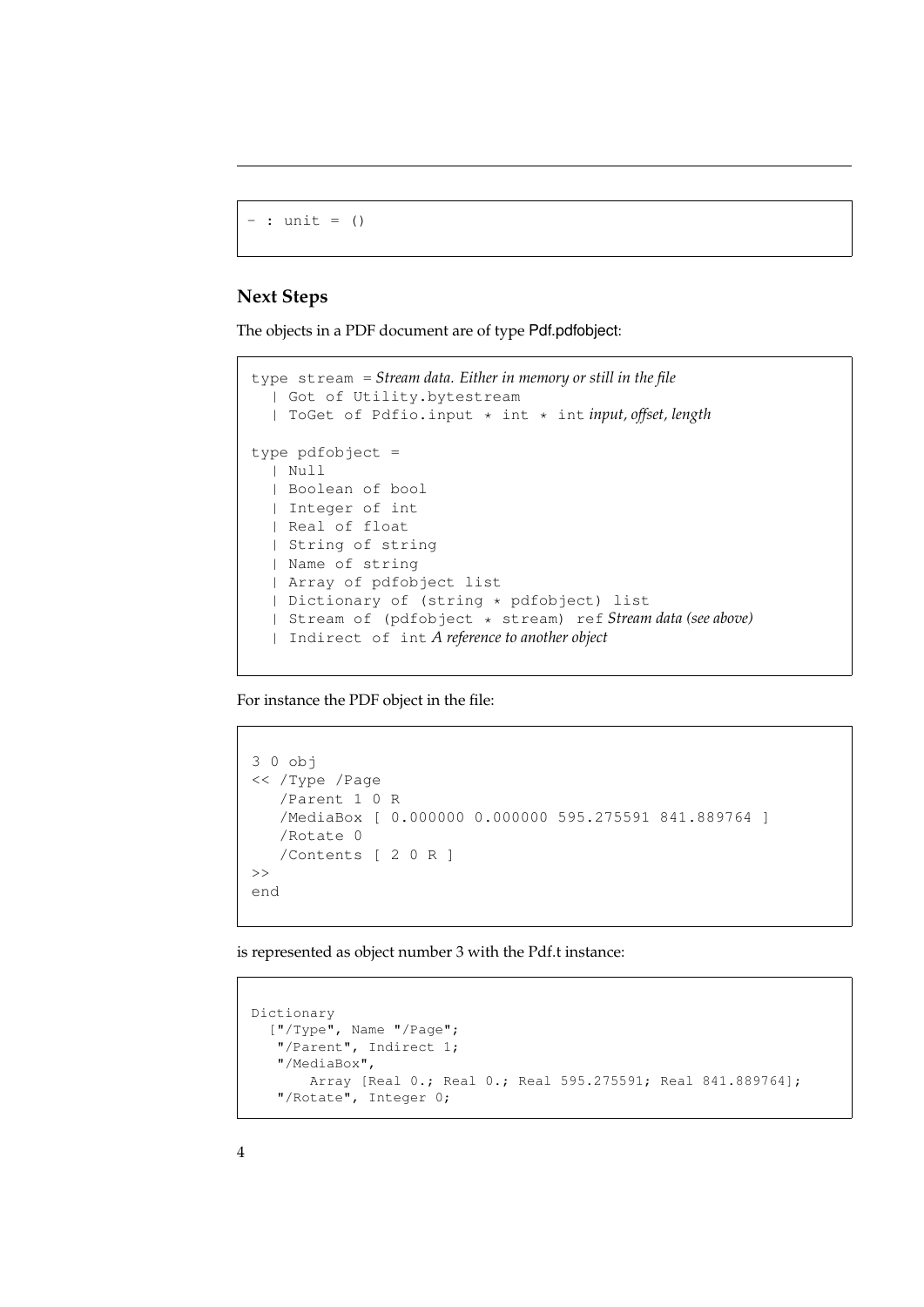```
"/Contents", Array [Indirect 2]]
```
## **Working with Pages**

Introduce a command to show the current document, using whatever command opens (or updates) a PDF view on your system:

```
let show pdf =Pdfwrite.pdf_to_file pdf "temp.pdf";
  ignore (Sys.command "open temp.pdf");; Customize here
```
The Pdfpage module deals with PDF pages. We can get the list of pages from a document:

```
# let pages = Pdfpage.pages_of_pagetree pdf;;
val pages : Pdfpage.t list =
 [{Pdfpage.content = [Pdf.Indirect 4];
   Pdfpage.mediabox =
    Pdf.Array
     [Pdf.Integer 0; Pdf.Integer 0; Pdf.Real 595.275590551;
      Pdf.Real 841.88976378];
   Pdfpage.resources =
    Pdf.Dictionary
      [ ("/Font",
       Pdf.Dictionary
        [("/FO",Pdf.Dictionary
            [("/Type", Pdf.Name "/Font");
             ("/Subtype", Pdf.Name "/Type1");
             ("/BaseFont", Pdf.Name "/Times-Italic")])])];
   Pdfpage.rotate =
      Pdfpage.Rotate0; Pdfpage.rest = Pdf.Dictionary []}]
```
Each page is a record containing five things:

- Pdfpage.content An ordered list of pdf objects representing the one or more streams containing the graphical data for the page.
- Pdfpage.mediabox The page dimensions
- Pdfpage.resources The resources dictionary for a page, which contains the fonts, colour spaces and so on for the page.
- Pdfpage.rotate The viewing rotation for the page.
- Pdfpage.rest The rest of the page dictionary (i.e that which has not been separated into the items above).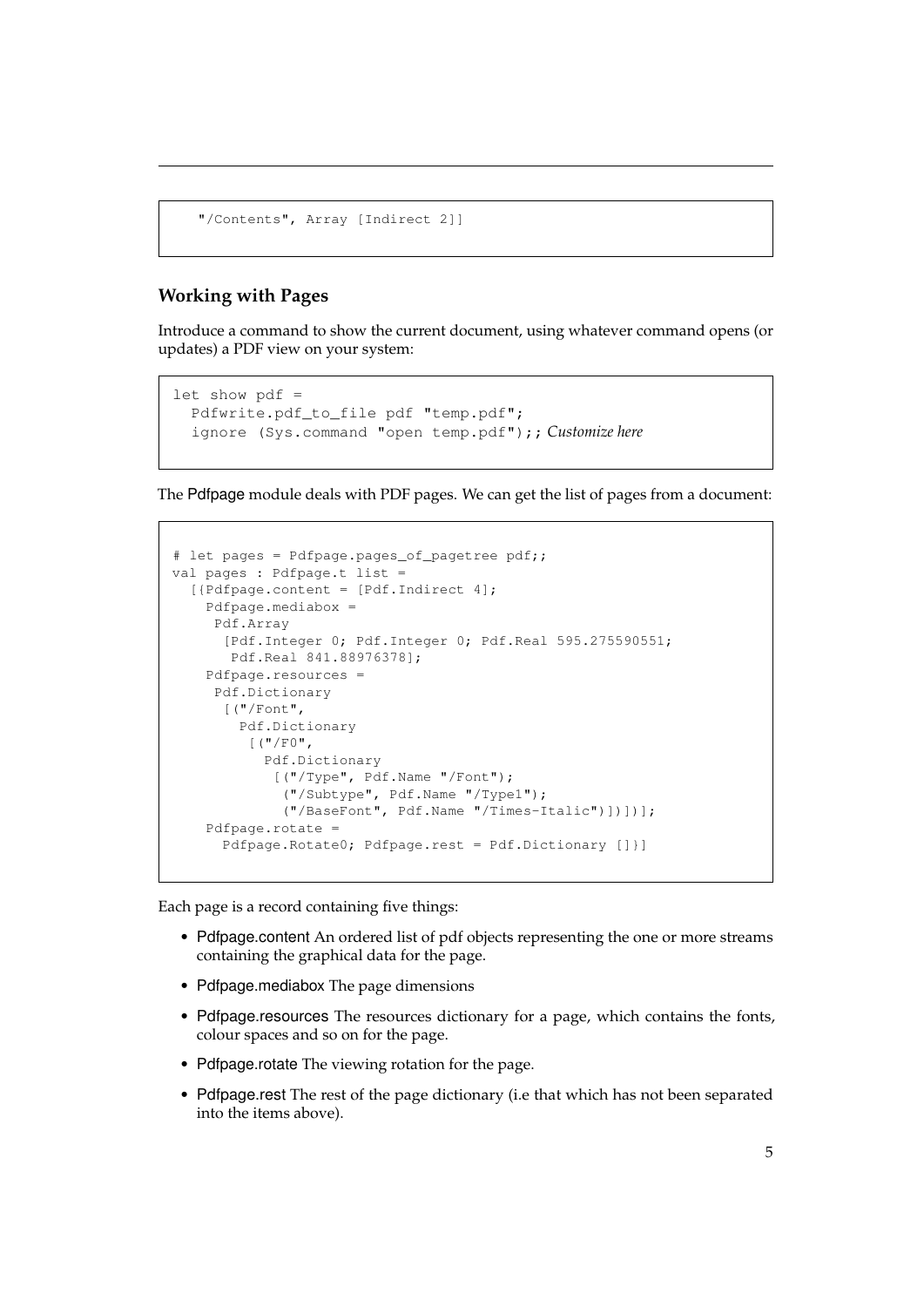Let's change the viewing rotation to 90 degrees:

```
# let page = {(List.hd pages) with Pdfpage.rotate = Pdfpage.Rotate90};;
val page : Pdfpage.t = ...
# let pdf = Pdfpage.change_pages false pdf [page];;
val pdf : Pdf.t = ...# show pdf;;
- : unit
```
Now change the rotation back: we're going to work with graphics next, and the viewing roation would confuse:

```
# let page = List.hd pages;;
val page : Pdfpage.t = ...
# let pdf = Pdfpage.change_pages false pdf [page];;
val pdf : Pdf.t = ...# show pdf;;
- : unit
```
#### **Graphics and Text**

The Pdfops module represents the graphical content of each page, which is formed of PostScript-like operators which draw the page. Let's get the operator list from the page:

```
# let ops =
   Pdfops.parse_operators
    pdf page.Pdfpage.resources page.Pdfpage.content;;
val ops : Pdfops.t list =
 [Pdfops.Op_cm
   {Transform.a = 1.; Transform.b = 0.;
    Transform.c = 0.; Transform.d = 1.;
    Transform.e = 50.; Transform.f = 770.};
  Pdfops.Op_BT;
  Pdfops.Op_Tf ("/F0", 36.);
  Pdfops.Op_Tj "Hello, World!";
  Pdfops.Op_ET]
```
The Op<sub>-</sub>cm operator alters the graphics matrix to position the text. Op<sub>-BT</sub> and Op<sub>-ET</sub> mark the beginning and end of a text section. Op Tf chooses 36pt Times Italic (which is font F0 in the page's font dictionary in its resources) and Op<sub>-T</sub>j paints the text.

Let's add operators to underline the text – Op\_m to move, Op\_l to draw a line and Op\_S to stroke the path. We calculate the width of the underline using the Pdfstandard14 and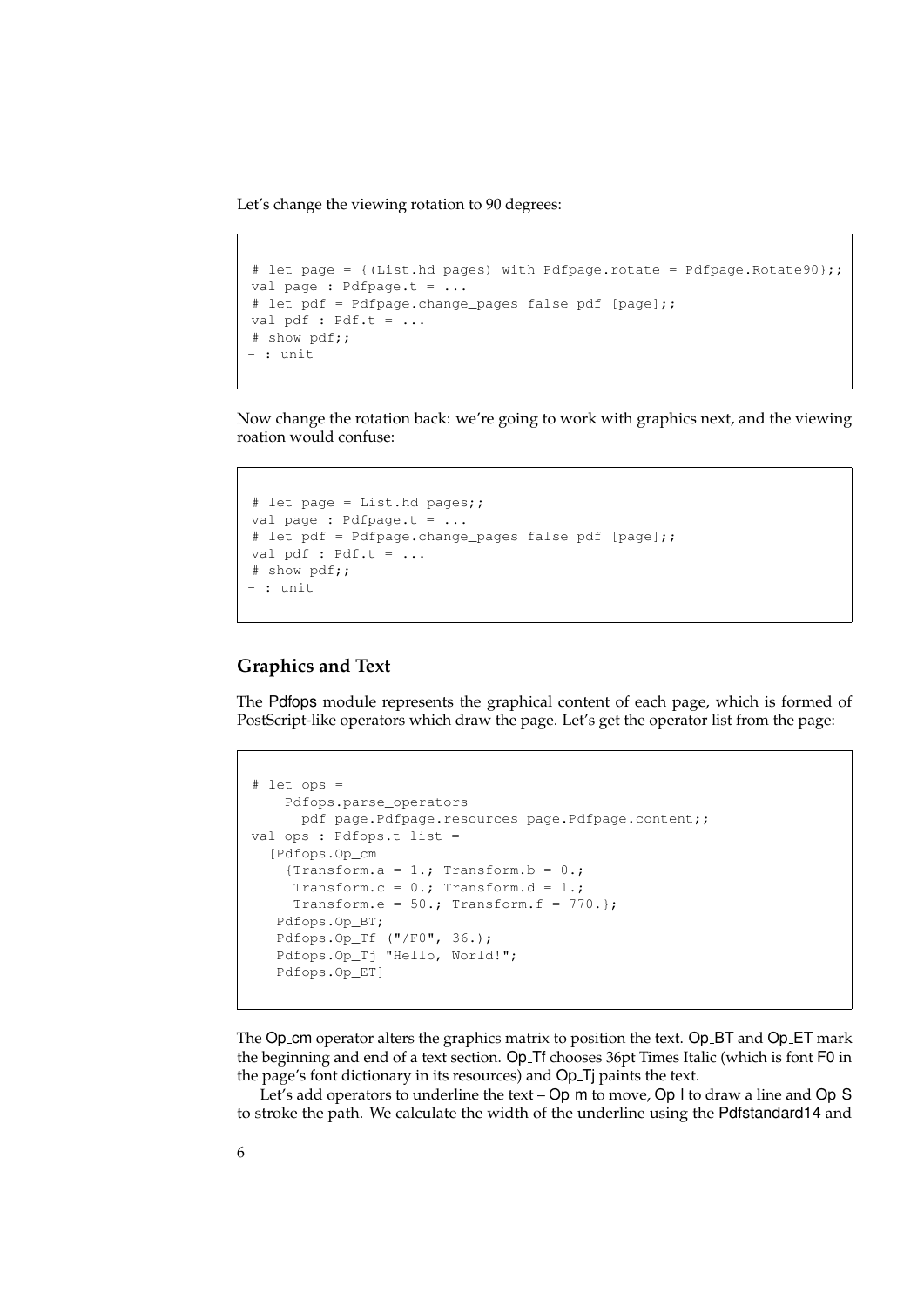Pdftext modules to get the raw width of the string in millipoints, adjusting for font size and converting to points.

```
# let width =
   Pdfstandard14.textwidth false Pdftext.TimesItalic "Hello, World!";;
val width : int = 5555# let actual_width = float width \star. 36. /. 1000.;;
val actual_width : float = 199.98
# let ops' =
   ops @
     [Pdfops.Op_m (0., 0.);
      Pdfops.Op_l (actual_width, 0.);
      Pdfops.Op_S];;
val ops' : Pdfops.t list = ...
```
and make the new content stream:

```
# let stream = Pdfops.stream_of_ops ops';;
val stream : Pdf.pdfobject =
 Pdf.Stream
   {contents =
     (Pdf.Dictionary [("/Length", Pdf.Integer 72)], Pdf.Got <abstr>)}
```
and add it to the page, and replace the page in the PDF.

```
# let page' = {page with Pdfpage.content = [stream]};;
val page' : Pdfpage.t = ...
# let pdf = Pdfpage.change_pages false pdf [page'];;
val pdf : Pdf.t = ...
```
and show it:

```
# show pdf;;
- : unit ()
```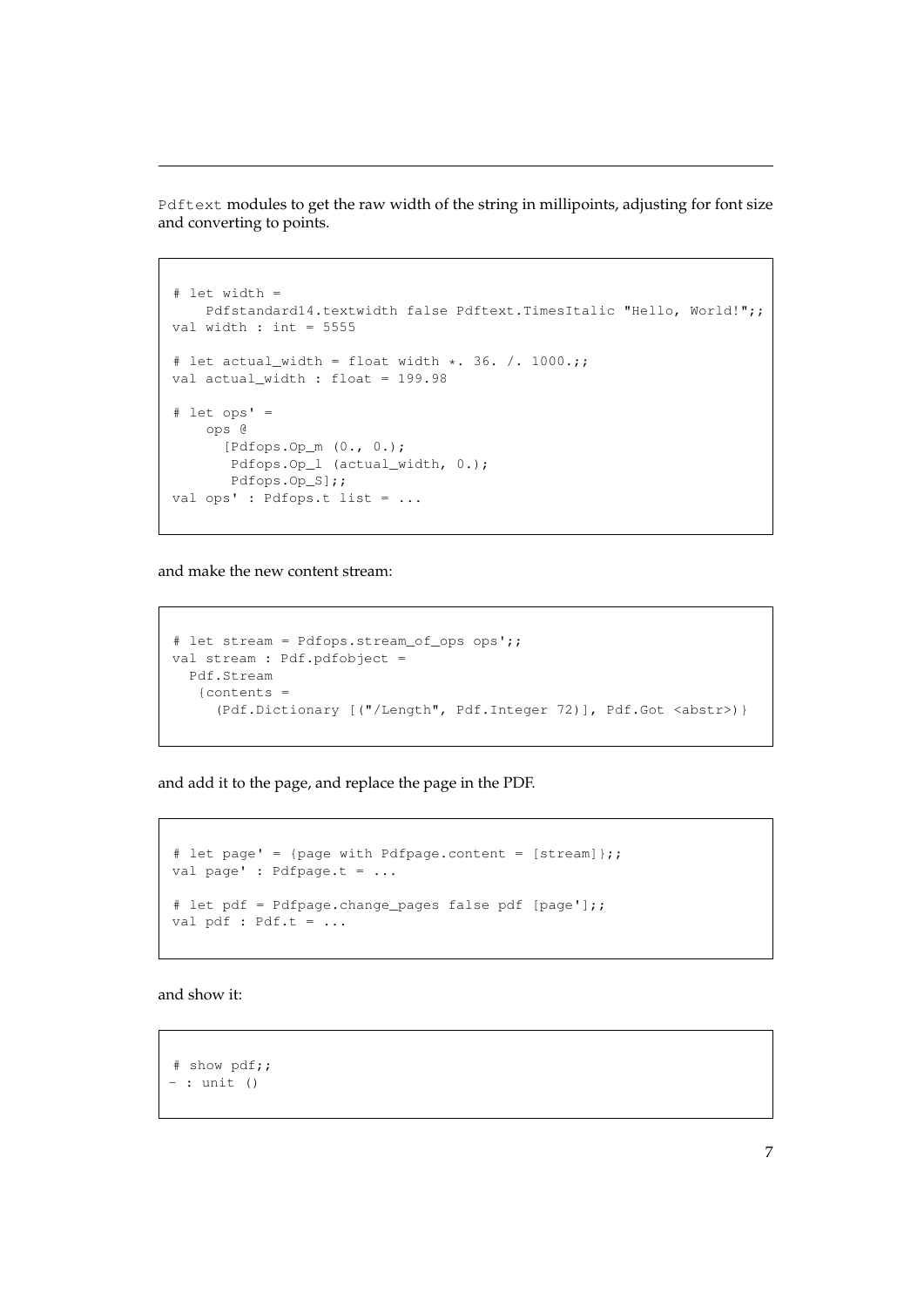# **Next Steps**

CamlPDF is a large piece of software. A good way to get to know it is to study the examples shipped with CamIPDF:

| pdfhello.ml   | Build a "Hello, World!" PDF from scratch                          |
|---------------|-------------------------------------------------------------------|
| pdfdecomp.ml  | Command line utility to decompress a PDF                          |
| pdfmerge.ml   | Command line utility to merge PDF files                           |
| pdfdraft.ml   | Command line utility to make draft documents                      |
| pdftest.ml    | Reads and interprets a file to test CamlPDF's major functionality |
| pdfencrypt.ml | Command line utility to encrypt a PDF file                        |

Summary of CamlPDF modules:

| Module        | Description                                                            |
|---------------|------------------------------------------------------------------------|
| Pdfutil       | General Functions.                                                     |
| Pdfio         | Generic Input/Ouput from/to channels, strings, files etc.              |
| Pdftransform  | Affine Transformations in Two Dimensions                               |
| Pdfunits      | Units and Unit Conversion                                              |
| Pdfpaper      | Media Sizes                                                            |
| Pdf           | Representing PDF Files in Memory                                       |
| Pdfcrypt      | Decrypting PDF files                                                   |
| Pdfflate      | Interface to miniz.c via Zlib-like functions.                          |
| Pdfcodec      | <b>Encoding and Decoding PDF Streams</b>                               |
| Pdfwrite      | Writing PDF Files                                                      |
| Pdfgenlex     | A very fast lexer for very basic tokens.                               |
| Pdfread       | Reading PDF Files                                                      |
| Pdfjpeg       | PDF Jpeg Support                                                       |
| Pdfops        | Parsing PDF Graphics Streams                                           |
| Pdfdest       | Destinations                                                           |
| Pdfmarks      | <b>Bookmarks</b>                                                       |
| Pdfpagelabels | Page Labels                                                            |
| Pdfpage       | Page-level functionality                                               |
| Pdfannot      | Annotations                                                            |
| Pdffun        | Parsing and Evaluating PDF Functions.                                  |
| Pdfspace      | Colour Spaces                                                          |
| Pdfimage      | Extract Images.                                                        |
| Pdfafm        | Parse Adobe Font Metrics files                                         |
| Pdfafmdata    | AFM Data for the standard 14 fonts                                     |
| Pdfglyphlist  | Glyph Lists                                                            |
| Pdftext       | Parsing fonts and extracting text from content streams and PDF strings |
| Pdfstandard14 | <b>Standard PDF Fonts</b>                                              |
| Pdfgraphics   | Structured Graphics.                                                   |
| Pdfshapes     | Basic Shapes                                                           |
| Pdfdate       | Representing and Parsing PDF Dates                                     |
| Pdfocg        | Optional Content Groups.                                               |
| Pdfcff        | Convert a CFF Type 1 Font to a Type 3 Font.                            |
| Pdftype1      | Convert an PostScript Type 1 Font to a Type 3 Font.                    |
| Pdftruetype   | Convert a TrueType font to a Type 3 Font.                              |
| Pdftype0      | Type 0 font support                                                    |
| Pdfmerge      | Merge PDF files, optionally rotating some pages.                       |

The HTML documentation for CamlPDF is built in doc/html/camlpdf when CamlPDF